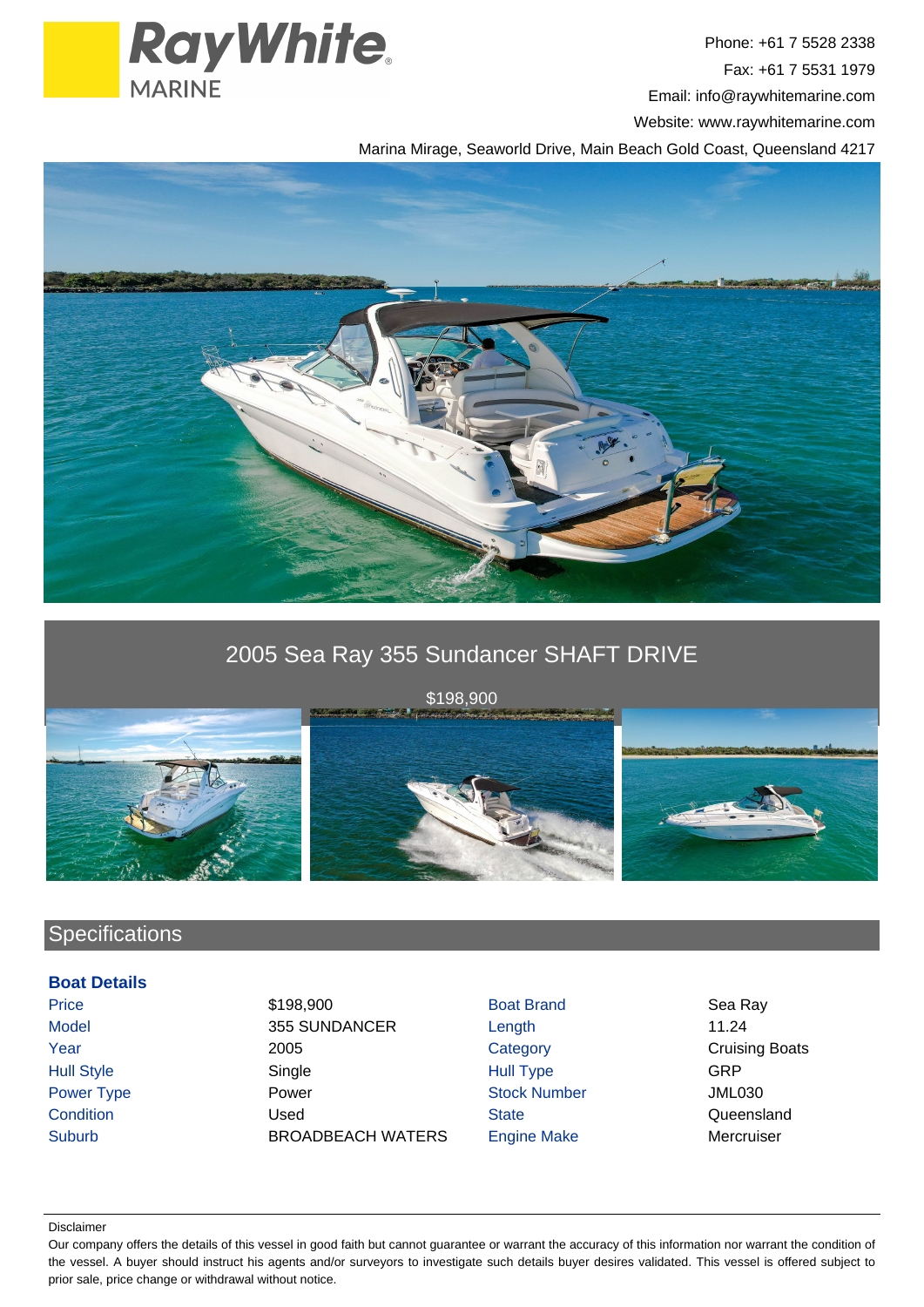

### **Description**

#### NEW EXCLUSIVE LISTING!

"MAUI GIN" is a rare SHAFT DRIVE example of the stunning Sea Ray 355 Sundancer that is now available for sale on the Gold Coast and ready for its lucky new owner. The 355 Sundancer offers everything you need in a sports cruiser with plenty of entertaining space throughout along with beautifully appointed cabins to really enjoy your time out on the water. Powered by two 300 horsepower Mercruiser 5.7 MPI V8 FRESH WATER COOLED engines and paired with shaft drives it does not get much better in regards to performance and reliability with speeds of over 30 knots available to you at a push of a throttle.

#### FEATURES:

#### • Shaft drive

- Twin fresh water cooled Mercruiser 5.7L MPI Horizons (450HRS)
- Kohler 5kva generator
- Cruise-Air air-conditioning
- Side-Power bow thruster
- 4 berth plus 1

This vessel is available for inspections NOW!

For all enquires please call Jackson on +61 420 322 262

#### **Features**

| <b>Designer</b>                   | Sea Ray Yachts USA |
|-----------------------------------|--------------------|
| <b>Builder</b>                    | Sea Ray Yachts USA |
| Water (Potable) Capacity (I)      | 150                |
| <b>Hull Construction Material</b> | GRP                |
| <b>Hull Type</b>                  | Single Planing     |
| <b>Deck Construction Material</b> | GRP                |
| <b>Country Origin</b>             | <b>USA</b>         |
| Length (feet)                     | 37                 |
| Length $(m)$                      | 11.27              |
| Beam/Width (feet)                 | 11.5               |
| Beam/Width (m)                    | 3.5                |
| Draft (m)                         | 0.9                |
| Draft (feet)                      | 3                  |
| Dry Weight (kgs)                  | 5900               |
| Number of Helms                   | 1                  |
| Colour                            | White              |

Disclaimer

Our company offers the details of this vessel in good faith but cannot guarantee or warrant the accuracy of this information nor warrant the condition of the vessel. A buyer should instruct his agents and/or surveyors to investigate such details buyer desires validated. This vessel is offered subject to prior sale, price change or withdrawal without notice.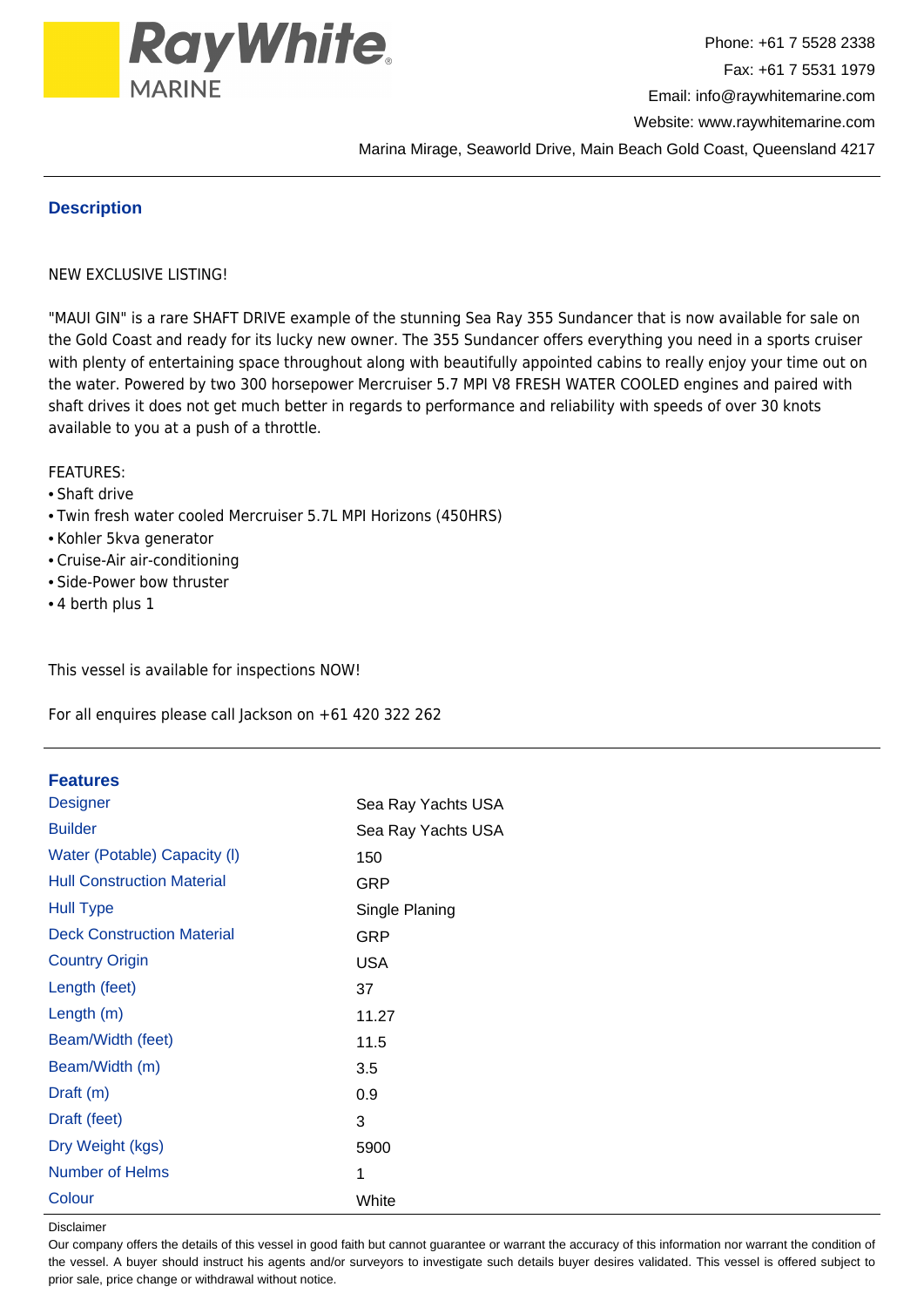

Phone: +61 7 5528 2338 Fax: +61 7 5531 1979 Email: info@raywhitemarine.com Website: www.raywhitemarine.com

Marina Mirage, Seaworld Drive, Main Beach Gold Coast, Queensland 4217

| <b>Number Of Engines</b>                      | 2                              |
|-----------------------------------------------|--------------------------------|
| <b>Engine Standard</b>                        | Mercruiser 350 MAG MPI Horizon |
| <b>Stroke</b>                                 | 4-Stroke                       |
| <b>Engine Hours</b>                           | 450                            |
| Horse Power (hp)                              | 300                            |
| <b>Drive Type</b>                             | <b>Shaft Drive</b>             |
| Generator                                     | Kohler 5kva                    |
| <b>Number of Batteries</b>                    | 2 x start, 3 x house           |
| <b>Fuel Type</b>                              | Petrol                         |
| <b>Number of Fuel Tanks</b>                   | $\overline{2}$                 |
| Fuel Tank Capacity (L)                        | 2 x 382                        |
| <b>Steering System</b>                        | Hydraulic                      |
| <b>Bow Thruster</b>                           | Side Power electric            |
| <b>Number of Berths</b>                       | 4 plus 1                       |
| <b>Number of Showers</b>                      | $\overline{2}$                 |
| <b>Shower Type</b>                            | Hot and cold                   |
| <b>Number of Toilets</b>                      | 1                              |
| <b>Toilet Type</b>                            | Electric                       |
| <b>Air Conditioning</b>                       | 1 x CruiseAir                  |
| Number of TVs                                 | 2 x LCD                        |
| Holding Tank (L)                              | 95                             |
| <b>Stove</b>                                  | Electric induction             |
| Refrigeration                                 | Icotherm x 2                   |
| <b>Number of Freezers</b>                     | inside fridges                 |
| <b>Number of Sinks</b>                        | 3                              |
| <b>Entertainment and Appliances Notes</b>     | Clarion                        |
| Anchor / Winch                                | Muir                           |
| <b>Bilge Pump</b>                             | 3 x Auto bilge                 |
| <b>Electronics Navigation</b>                 | Garmin GPS map 751xs           |
| <b>GPS</b>                                    | Garmin                         |
| Maximum speed                                 | 30 Knots                       |
| <b>Vessel Name</b>                            | Maui Gin                       |
|                                               |                                |
| <b>Engine Details 1</b><br><b>Engine Make</b> | Mercruiser                     |
| <b>Engine Hours</b>                           | 450                            |
| <b>Displacement</b>                           | 5.7                            |
| <b>Horse Power</b>                            | 300                            |
| <b>Fuel Type</b>                              | Petrol                         |

Disclaimer

Our company offers the details of this vessel in good faith but cannot guarantee or warrant the accuracy of this information nor warrant the condition of the vessel. A buyer should instruct his agents and/or surveyors to investigate such details buyer desires validated. This vessel is offered subject to prior sale, price change or withdrawal without notice.